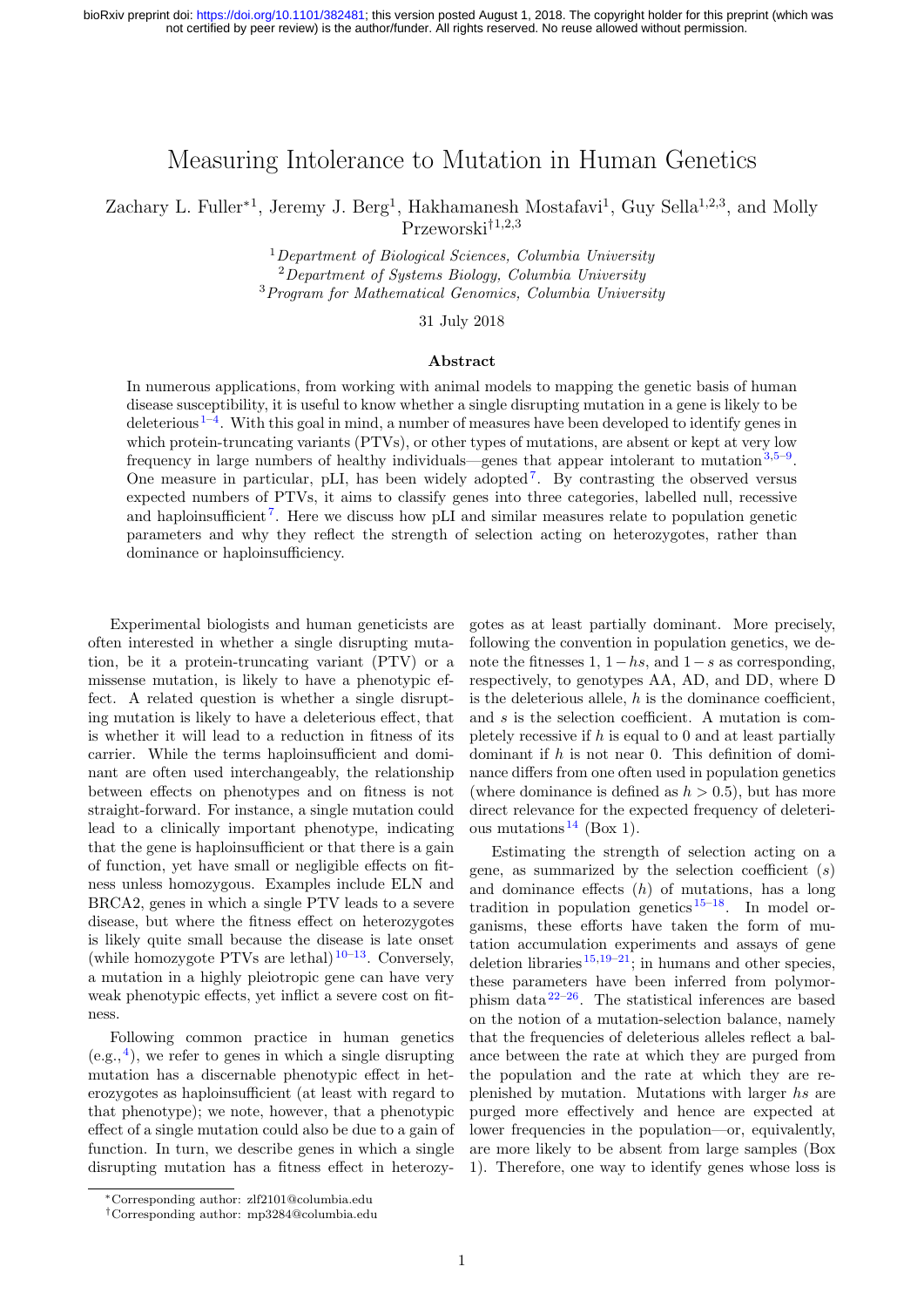not certified by peer review) is the author/funder. All rights reserved. No reuse allowed without permission.<br>Z. L. FULLER, J. J. BERG, H. MOSTAFAVI, G. SELLA, M. PRZEWORSKI bioRxiv preprint doi: [https://doi.org/10.1101/382481;](https://doi.org/10.1101/382481) this version posted August 1, 2018. The copyright holder for this preprint (which was

## Box 1

Deleterious alleles are introduced into the population by mutation, then change in frequency due to the combined effects of genetic drift, demography and natural selection. Unless a disease mutation confers an advantage in some environments (e.g., the sickle cell allele in populations inflicted by malaria  $^{27}$  $^{27}$  $^{27}$ ), the frequency at which it will be found it in a population reflects a balance between the rate at which it is introduced by mutation and removed by drift and purifying selection  $28-30$  $28-30$ .

This phenomenon is referred to as mutation-selection-drift balance and modeled as follows (e.g., see  $31$ ). Let  $u$  be the mutation rate from the wild type allele  $A$  to deleterious allele  $D$ . This mutation rate can be defined per site or per gene, by summing the mutation rate to deleterious alleles across sites (this simple summing implicitly assumes that there is no complementation and compound heterozygotes for deleterious alleles have the same fitness effects as homozygotes [32](#page-6-5)). The fitnesses for diploid individuals carrying genes with wild-type  $(A)$  or deleterious  $(D)$  alleles are given by

> Genotype: AA AD DD Fitness:  $1 - h s$  1- $h s$

where s is the selection coefficient measuring the fitness of  $DD$  relative to  $AA$  and h is the dominance coefficient, such that hs is the reduction in fitness of AD relative to AA.

In the limit of an infinite, panmictic population (i.e., ignoring genetic drift and inbreeding), when  $h>0$ (and  $hs >> u$ ), the equilibrium frequency of the deleterious **D** allele, q, is approximately <sup>[29](#page-6-6)</sup>:

$$
q \approx u/hs \tag{1}
$$

Notably, when  $h > 0$ , the equilibrium frequency q is determined by the strength of selection in heterozygotes, i.e., the joint effect of hs, because the frequency of deleterious homozygotes is too low for selection on them to have an appreciable effect. Hence, in this approximation, for a given hs, different combinations of  $h$  and  $s$  will yield the same value of  $q$ .

For a completely recessive allele  $(h=0)$ , in turn, q is well approximated by  $29$ :

$$
q \approx \sqrt{u/s} \tag{2}
$$

Here, the equilibrium frequency is necessarily determined by selection in homozygotes. In this limit of an infinite population size, the same frequency q of a recessive allele with  $s>0$  can also arise from a dominant allele for some value of hs>0.

In a finite population, there is a distribution of deleterious allele frequencies rather than a single (deterministic) value for given values of  $h$  and  $s$ . This distribution was derived for a constant population size by Wright<sup>[30](#page-6-3)</sup> and is again a function of hs jointly (assuming that  $2N_e$ hs  $>> 1$  and setting aside the case of sustained, high levels of inbreeding  $33$ ). The resulting distribution can be highly variable, reflecting both stochasticity in the mutation process and the variance due to the evolutionary process (i.e., due to genetic drift). Dramatic changes in population size, as experienced by human populations, can also have a marked effect on the distribution of deleterious alleles. Regardless of these complications, it remains the case that distinguishing complete recessivity  $(h = 0)$  from small hs may not be feasible and that, other than for complete recessivity, the expected allele frequency is a function of  $hs$ , not  $h$  and s separately  $^{14}$  $^{14}$  $^{14}$ .

likely to reduce fitness is to assess whether disrupting mutations are found at lower frequencies than expected under some sensible null model.

To our knowledge, this population genetic approach was introduced as a tool for prioritizing human dis-ease genes by Petrovski et al.<sup>[5](#page-5-3)</sup>, who ranked genes by comparing the observed number of common PTVs and missense mutations to the total number of observed variants. This statistic was then supplemented by a number of others<sup>[6](#page-5-14)[,34](#page-6-8)-36</sup>, notably pLI, which is defined

as the probability of being loss of function intolerant [7](#page-5-5) . pLI is derived from a comparison of the observed number of PTVs in a sample to the number expected in the absence of fitness effects (i.e., under neutrality), given an estimated mutation rate for the gene. To build this score, Lek et al.<sup>[7](#page-5-5)</sup> assumed that the number of PTVs in a gene is Poisson distributed with mean  $\lambda M$ . where  $M$  is the expected number of PTVs under neutrality (estimated for each gene based on a mutation model $<sup>6</sup>$  $<sup>6</sup>$  $<sup>6</sup>$  and the observed synonymous polymorphism</sup> counts). The authors considered that a gene can be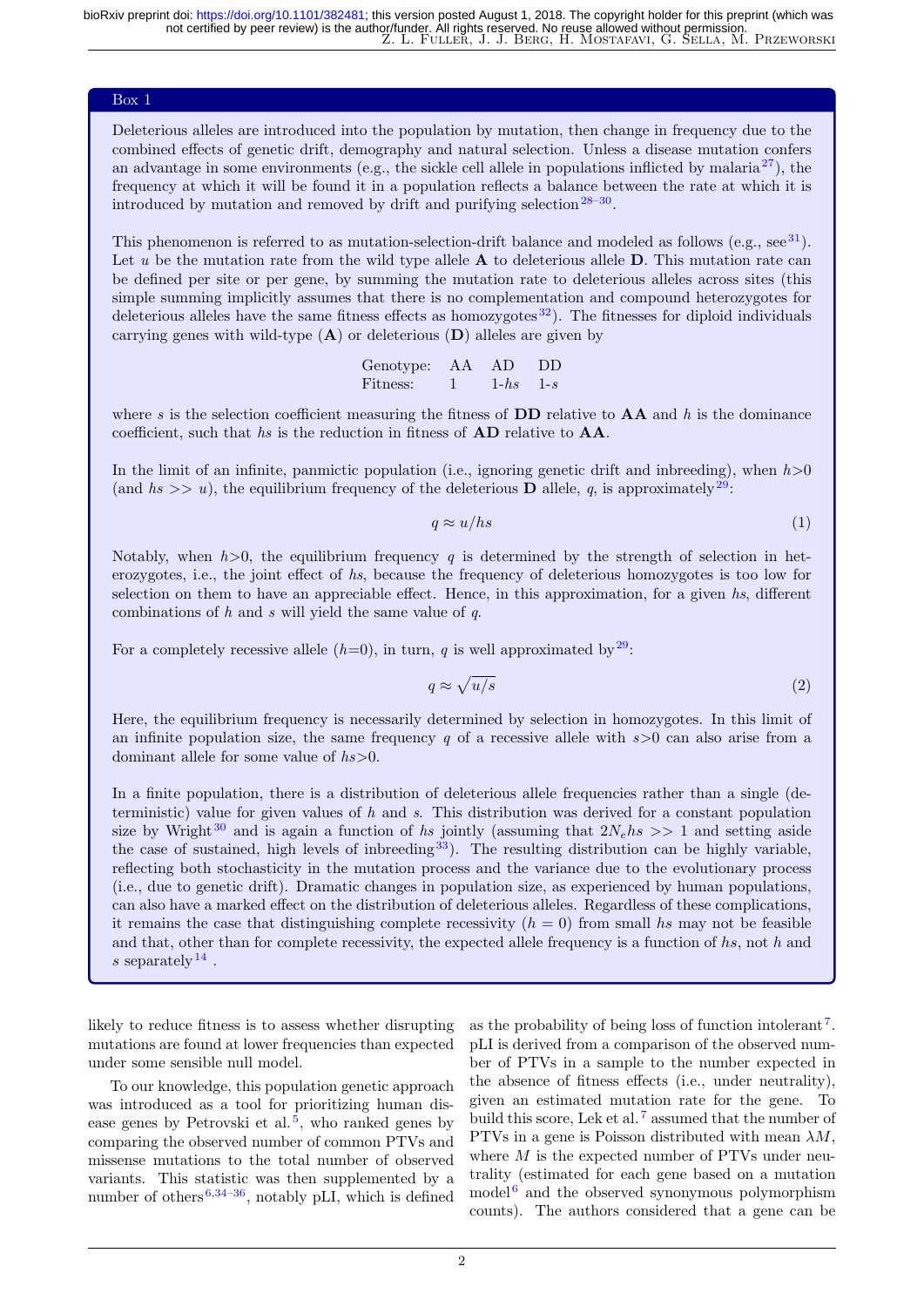neutral with respect to fitness (with  $\lambda_{Null} = 1$ ), recessive ( $\lambda_{Rec} = 0.463$ ) or haploinsufficient ( $\lambda_{HI} = 0.089$ ). The fixed values of  $\lambda_{Rec}$  and  $\lambda_{HI}$  were obtained from the average reduction in the number of observed PTVs relative to a neutral expectation in genes classified as recessive and haploinsufficient, respectively; the classification was based on the phenotypic effects of mutations in the ClinGen dosage sensitivity gene list and a hand curated gene set of Mendelian disorders<sup>[37](#page-6-10)</sup>. Using this model. Lek et al.<sup>[7](#page-5-5)</sup> first estimated the proportion of human genes in each of their three categories and then, for any given gene, obtained the maximum a posteriori probability that it belongs to each of the categories. Genes with high probability (set at  $\geq$  0.9) of belonging to the set parameterized by  $\lambda_{HI}$  were classified as extremely loss of function intolerant<sup>[7](#page-5-5)</sup>.

The pLI measure has been broadly applied in human genetics to help identify genes in which a single disrupting mutation is likely of clinical significance [4](#page-5-1)[,38–](#page-6-11)[45](#page-7-0). pLI is also increasingly used in clinical annotation and in databases of mouse models as indicative of haploinsufficiency and dosage sensitivity  $46-50$  $46-50$ . In fact, however, pLI and related measures are not directly informative about dominance effects on fitness, let alone about the degree of haploinsufficiency with respect to a phenotype, and instead reflect only the strength of selection acting in heterozygotes.

The reason is that unless  $h$  is vanishingly small (or long-term inbreeding levels are very high), a reduction in the frequency of PTVs—and hence of PTV counts—is indicative of the strength of selection acting on heterozygotes, hs, and not of the two parameters h and s separately. This result derives from mutation-selection-drift balance theory developed by Haldane<sup>[28,](#page-6-2)[29](#page-6-6)</sup>, Wright<sup>[30](#page-6-3)</sup>, and others<sup>[51](#page-7-3)</sup> (see Box 1). Intuitively, it reflects the fact that when there are fitness effects in heterozygotes, even subtle, deleterious alleles are kept at low frequency in the population, such that homozygotes for the deleterious allele are extremely rare; the efficiency with which the allele is purged then depends almost entirely on its effects in heterozygotes. Thus, the frequencies of PTVs—and therefore pLI and related measures—depend on the strength of selection acting on heterozygotes.

To illustrate this point, we modelled how the observed count of PTVs in a gene of typical length (and hence pLI) depends on  $h$  and  $s$ , under a constant size population (Fig 1A) as well as under a more realis-tic model for human demographic history<sup>[52](#page-7-4)</sup> (Fig 1B). As can be seen, markedly different combinations of h and s lead to indistinguishable distributions of PTV counts (and hence of pLI values), so long as hs is the same (Fig 1A, B). More generally, the probability of observing a specific PTV count is maximized along a ridge corresponding to combinations of h and s that result in a given hs value (Fig 1C). One implication is that pLI can be near 1 when the dominance coefficient h is small, provided s is sufficiently large—and more generally that pLI is not indicative of dominance or

haploinsufficiency per se.

Although these considerations make clear that pLI should be thought of as reflecting hs, it was not designed to be an estimator of this parameter, and has several problematic features as such. First, for a given value of hs, the expected value of pLI depends on gene length (Fig 1D). Second, for a typical gene length and a wide range of realistic values of hs, the distribution of pLI is highly variable and bimodal, covering most of the range from 0 to 1 (Fig 1E). Consequently, two genes with the same hs can be assigned radically different pLI values and conversely, the same pLI value can reflect markedly different hs values (Fig 1E). Outside this range of hs values, pLI is almost uninformative about the underlying parameter: below, pLI is  $\sim 0$  for any value of  $hs$  and above it, when  $hs$  is large (approximately > 10%), it is always  $\sim$  1. This property of pLI taking values of either 0 or 1 is only worsened with increasing gene length (Fig 1D). Thus, if the goal is to learn about selective effects in heterozygotes, a direct estimate of hs under a plausible demographic model is preferable  $(e.g., 9)$  $(e.g., 9)$  $(e.g., 9)$ , together with a measure of uncertainty.

Recasting pLI in a population genetic framework further helps to understand why the recessive assign-ments are less reliable<sup>[7](#page-5-5)</sup>. Lek et al.<sup>7</sup> aim to divide genes into three categories, two of which correspond to  $hs > 0$  (pLI) and  $hs = 0$ ,  $s = 0$  (pNULL). Logically, the remaining category pREC should include the cases where  $hs = 0$  but  $s > 0$ , i.e., complete recessivity, in which selection acts exclusively against homozygotes (Box 1). Regardless of the method used, however, it can be infeasible to distinguish this category from the  $hs > 0$  case, because the same expected allele frequency (and hence PTV count) can arise in cases when  $h = 0$  and when  $hs > 0$  but small (see Box 1 and Fig 1F). As one example, ignoring genetic drift, for a typical mutation rate to disease alleles per gene of  $u = 10^{-6}$ , the frequency of disease alleles would be 1% whether  $h = 0$  and  $s = 10^{-2}$  or  $h = 1$  and  $s = 10^{-4}$ (Box 1). In other words, strongly deleterious, completely recessive PTVs are hard to distinguish from those that are weakly selected and at least partially dominant.

Why then, in practice, do pLI and related measures appear to successfully distinguish genes classified by clinicians as recessive vs dominant based on Mendelian disease phenotypes [4](#page-5-1)[,7](#page-5-5)[,40](#page-6-12)? Mendelian disease genes consist mostly of cases in which mutations are known to cause a highly deleterious outcome, i.e., for which there is prior knowledge that s is likely to be large (even close to 1). When  $s$  is that large, a gene will be classified by pLI as haploinsufficient so long as  $h$  is not tiny, i.e., so long as fitness effects in heterozygotes are not small. For most genes, however, there is no prior knowledge about s, and in that case, pLI—or any measure based on the frequency of PTVs—cannot reliably distinguish recessivity from dominance, let alone identify haploinsufficiency.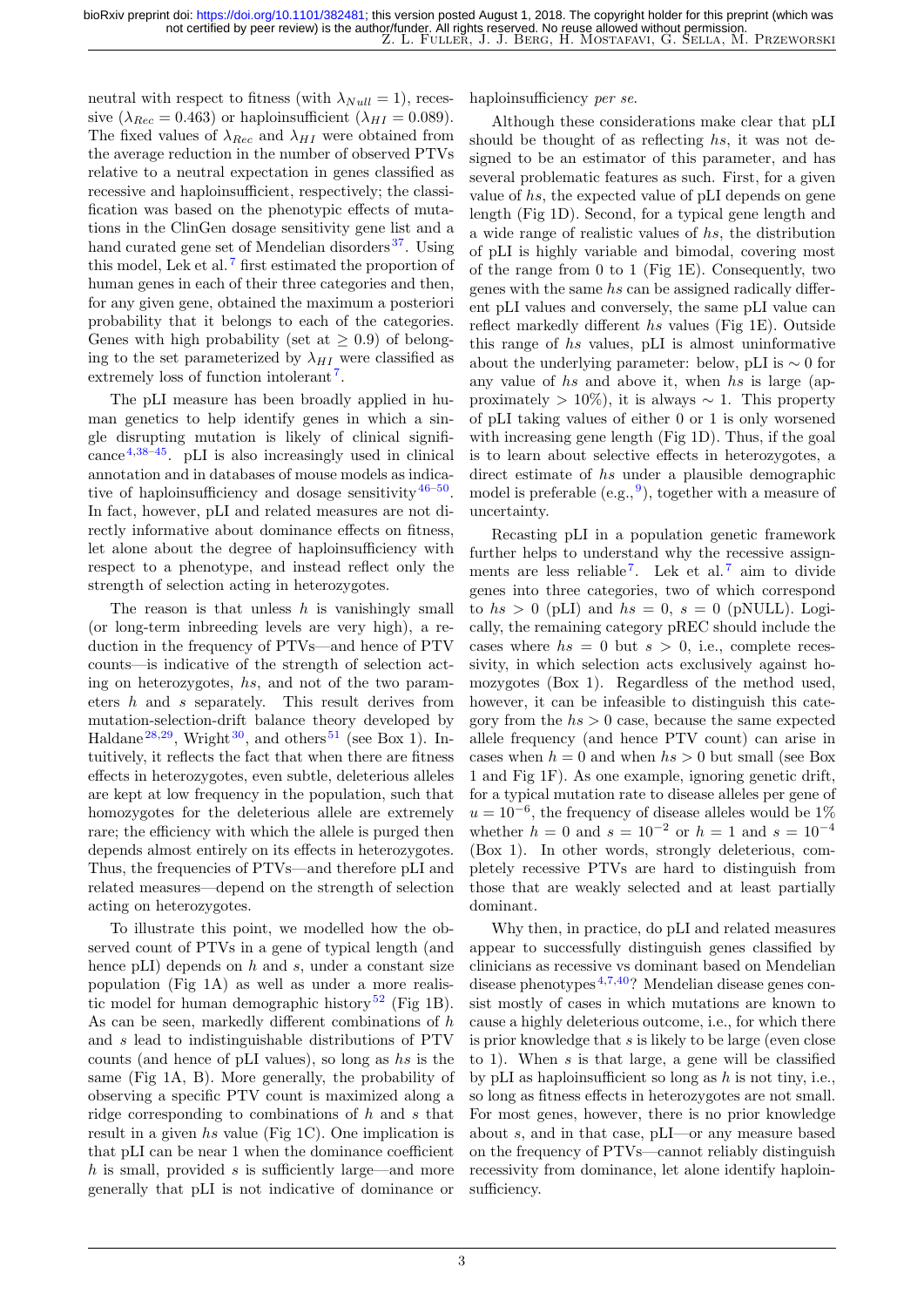not certified by peer review) is the author/funder. All rights reserved. No reuse allowed without permission.<br>Z. L. FULLER, J. J. BERG, H. MOSTAFAVI, G. SELLA, M. PRZEWORSKI bioRxiv preprint doi: [https://doi.org/10.1101/382481;](https://doi.org/10.1101/382481) this version posted August 1, 2018. The copyright holder for this preprint (which was

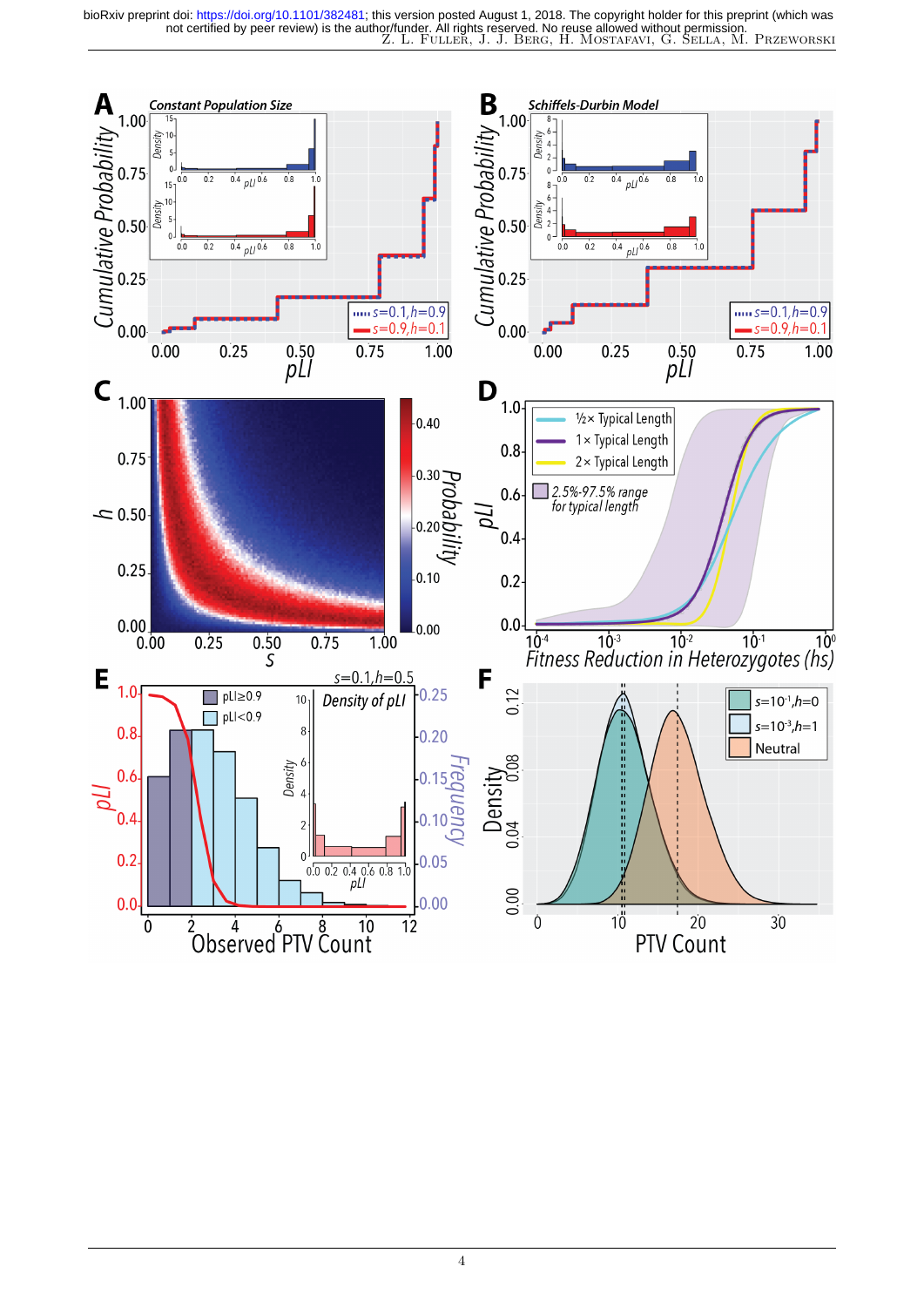# Figure 1: Properties of pLI.

 $(A \& B)$  Different combinations of h and s with the same hs value yield highly similar distributions of pLI. We considered PTVs arising in a human gene of typical length, i.e., with 225 PTV mutational opportunities, for  $(A)$  a population of constant size and  $(B)$  a plausible model of historical changes in the effective population size of Europeans<sup>[52](#page-7-4)</sup>. We assumed that mutations arise at rate  $u = 1.5 \times 10^{-8}$  per mutational opportunity<sup>[53](#page-7-5)</sup>; while this value of u is only approximate, the qualitative conclusions do not depend on the precise value of u. Subsequent generations are formed by Wright-Fisher sampling with selection modeled by choosing parents for each generation according to their fitnesses. We assumed no intragenic recombination and that a PTV mutation can only occur on a background free of other PTV mutations (as is highly likely). For the demographic model<sup>[52](#page-7-4)</sup>, each simulation begins with a constant population size N of 14,448 (the ancestral size inferred by  $52$ ) and a burn-in of  $> 10N$  generations, before the first population size change 55,940 generations ago (following <sup>[54](#page-7-6)</sup>). For the constant population model, we set  $N = 100,000$  (reflective of the more recent time period relevant to the dynamics of deleterious mutations<sup>[55](#page-7-7)</sup>) and ran each simulation for a period of 10N generations. PTV frequencies are estimated using a sample size of 33,370 individuals drawn at present, to match the number of non-Finnish Europeans in  $ExAC<sup>7</sup>$  $ExAC<sup>7</sup>$  $ExAC<sup>7</sup>$ . From these simulations, we obtained the mean number of PTVs under neutrality, i.e., for  $s = 0$ , by averaging over 10<sup>6</sup> simulations. We then ran  $10^6$  replicates for each combination of s and h, recording the distinct number of PTVs that are segregating at present. For each replicate, we calculated the ratio  $\lambda$  of observed counts of distinct segregating PTV variants to the expected number. Following the procedure detailed in<sup>[7](#page-5-5)</sup>, we then calculated pLI using the observed  $\lambda$  and the estimates of the mixing weights for each set obtained from ExAC<sup>[7](#page-5-5)</sup> ( $\pi_{Null} = 0.208$ ,  $\pi_{Rec} = 0.489$ , and  $\pi_{HI} = 0.304$ ). The insets in each figure show the density of the distribution of pLI scores. We note that since we used the true expected number of PTVs under neutrality, rather than an estimate (as is the case in practice<sup>[7](#page-5-5)</sup>), we are somewhat underestimating the variability in pLI scores.

(C) The probability of observing a specific PTV count is maximized for a given value of hs. The figure depicts the probability of observing the PTV count for a gene of typical length generated from a single simulation of 33,370 individuals, with parameters  $s = 0.10$ ,  $h = 0.90$ ,  $u = 1.5 \times 10^{-8}$  per mutational opportunity, and assuming a plausible model of population size changes  $52$  (see Fig 1A)—in this case, 3 PTVs. We estimated the likelihood of  $h$  and  $s$ , i.e., the probability of this "observed" value, for a grid of h and s values, using  $10^6$  replicates for each parameter combination.

(D) Behavior of pLI as a function of hs. We simulated the counts of PTVs under a plausible model of population size changes in Europeans<sup>[52](#page-7-4)</sup> (explained in Fig 1A), for a range of hs values. For each run, we calculated pLI using the observed number of PTVs from each simulation and the expected number obtained from averaging over  $10^6$  simulations with  $hs = 0$ . The gray circles depict the average pLI over  $10^6$  simulations for each value of hs, shown on the x-axis (on a  $log_{10}$  scale), in a human gene of typical length; the dark purple line is the loess smoothed curve over all simulations. The shaded area represents the 2.5<sup>th</sup> and 97.5<sup>th</sup> percentiles of pLI scores for each value of hs. The cyan and yellow lines are the loess smoothed curves for simulations in a human gene with half and twice the number of PTV mutational opportunities, respectively.

(E) For a given hs, pLI scores are highly variable. Considering  $s = 0.1$ ,  $h = 0.5$ , and  $u =$  $1.5\times10^{-8}$  per mutational opportunity, we generated the distribution of pLI scores in a gene of typical length, with the expected number of PTVs obtained by averaging over  $10^6$  simulations with  $s = 0$ . The red curve depicts the pLI score as a function of the number of observed PTVs (calculated as in<sup>[7](#page-5-5)</sup>. The histogram represents the distribution of simulated PTV counts under a plausible model of historical population size changes in Europeans<sup>[52](#page-7-4)</sup> (details described in Fig 1A), with darker shaded bars indicating pLI values that would be classified as "extremely loss-of-function intolerant" [7](#page-5-5) . The inset shows the density of pLI scores.

(F) Complete recessivity  $(h = 0)$  can lead to similar PTV counts as weak selection on heterozygotes ( $hs > 0$ ). As in Fig 1B, we simulated the counts of PTVs in a typical human gene under a plausible model of population size changes in Europeans<sup>[52](#page-7-4)</sup>, for different combinations of h and s and  $u = 1.5 \times 10^{-8}$  per mutational opportunity. The distribution labeled as neutral depicts the counts of PTVs in simulations with  $h$  and  $s$  both equal to 0. Each distribution shows the results from 10<sup>6</sup> simulations. Dashed lines indicate the mean for each distribution.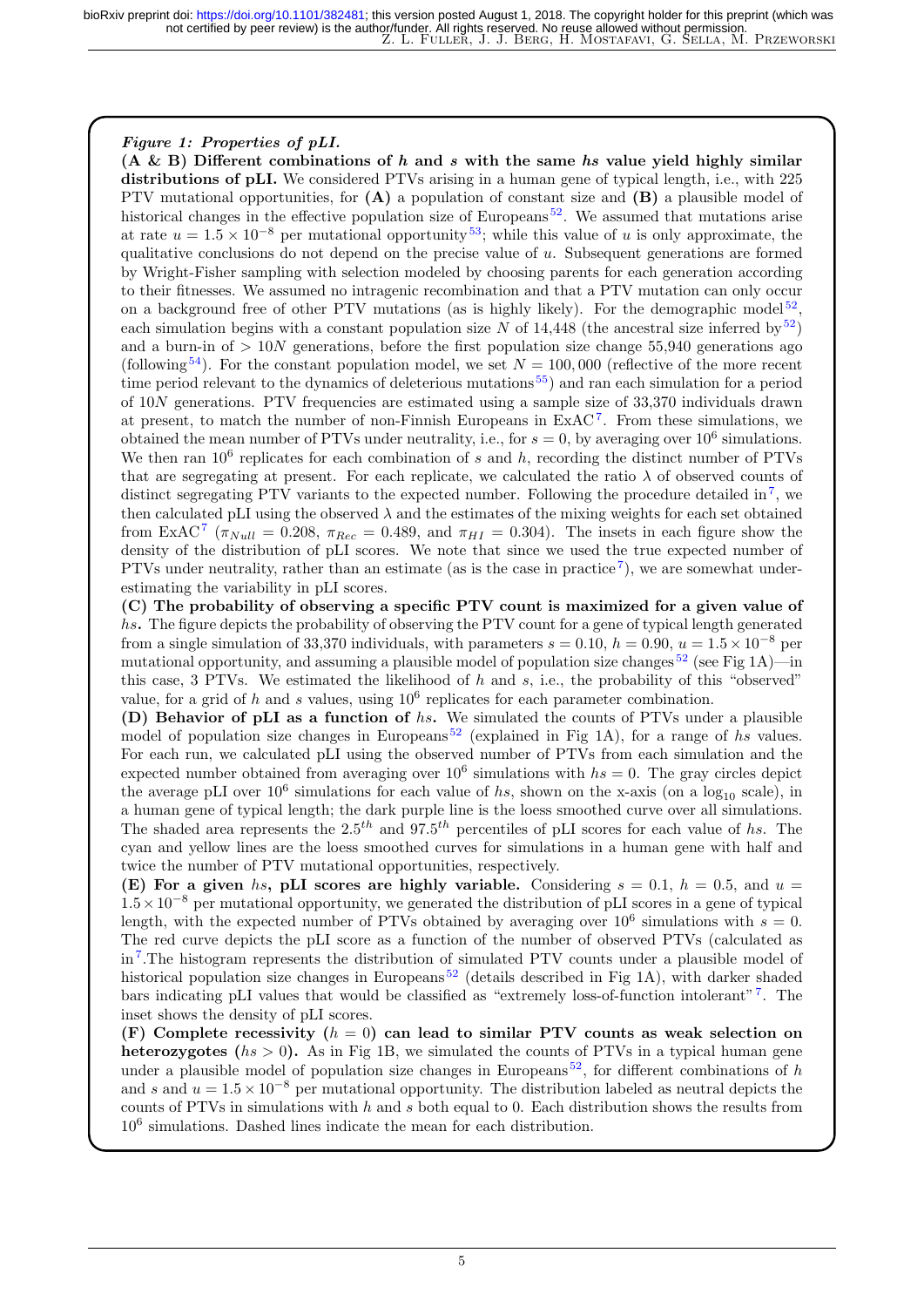In summary, measures such as pLI and approaches based on related data summaries [3,](#page-5-2)[4,](#page-5-1)[6](#page-5-14)[,9,](#page-5-4)[34,](#page-6-8)[56,](#page-7-8)[57](#page-7-9) hold great promise for prioritizing genes in which mutations are likely to be harmful<sup>[5](#page-5-3)</sup> and learning about the fit-ness effects of mutations in heterozygotes<sup>[9](#page-5-4)</sup>. Recasting these measures in terms of underlying population genetic parameters provides a natural framework for their interpretation and for the development of more reliable inferences.

## Acknowledgments

We thank G. Coop, M.B. Eisen, M. Hurles, J.K. Pritchard, and Y. Shen for helpful discussions. This work was supported by GM128318 to ZF, GM126787 to JB, GM121372 to MP and GM115889 to GS. We acknowledge computing resources from Columbia University's Shared Research Computing Facility project, which is supported by NIH Research Facility Improvement Grant 1G20RR030893-01, and associated funds from the New York State Empire State Development, Division of Science Technology and Innovation (NYS-TAR) Contract C090171.

# References

- <span id="page-5-0"></span>[1] J. A. Blake, C. J. Bult, J. T. Eppig, J. A. Kadin, and J. E. Richardson, The Mouse Genome Database genotypes::phenotypes, [Nucleic Acids](http://dx.doi.org/10.1093/nar/gkn886) [Research](http://dx.doi.org/10.1093/nar/gkn886) 37[, D712](http://dx.doi.org/10.1093/nar/gkn886) (2009), ISSN 0305-1048.
- [2] N. Huang, I. Lee, E. M. Marcotte, and M. E. Hurles, Characterising and Predicting Haploinsufficiency in the Human Genome, [PLOS Genetics](http://dx.doi.org/10.1371/journal.pgen.1001154) [6](http://dx.doi.org/10.1371/journal.pgen.1001154), [e1001154](http://dx.doi.org/10.1371/journal.pgen.1001154) (2010), ISSN 1553-7404.
- <span id="page-5-2"></span>[3] K. Eilbeck, A. Quinlan, and M. Yandell, Settling the score: variant prioritization and Mendelian disease, [Nature Reviews. Genetics](http://dx.doi.org/10.1038/nrg.2017.52) 18[, 599](http://dx.doi.org/10.1038/nrg.2017.52) (2017), ISSN 1471-0064.
- <span id="page-5-1"></span>[4] I. Bartha, J. d. Iulio, J. C. Venter, and A. Telenti, Human gene essentiality, [Nature Reviews Genetics](http://dx.doi.org/10.1038/nrg.2017.75) [1](http://dx.doi.org/10.1038/nrg.2017.75)9[, 51](http://dx.doi.org/10.1038/nrg.2017.75) (2018), ISSN 1471-0064.
- <span id="page-5-3"></span>[5] S. Petrovski, Q. Wang, E. L. Heinzen, A. S. Allen, and D. B. Goldstein, Genic Intolerance to Functional Variation and the Interpretation of Personal Genomes, [PLOS Genetics](http://dx.doi.org/10.1371/journal.pgen.1003709) 9[, e1003709](http://dx.doi.org/10.1371/journal.pgen.1003709) (2013), ISSN 1553-7404.
- <span id="page-5-14"></span>[6] K. E. Samocha, E. B. Robinson, S. J. Sanders, C. Stevens, A. Sabo, L. M. McGrath, J. A. Kosmicki, K. Rehnstrm, S. Mallick, A. Kirby, et al., A framework for the interpretation of de novo mutation in human disease, [Nature Genetics](http://dx.doi.org/10.1038/ng.3050) 46[, 944](http://dx.doi.org/10.1038/ng.3050) (2014), ISSN 1061-4036.
- <span id="page-5-5"></span>[7] M. Lek, K. J. Karczewski, E. V. Minikel, K. E. Samocha, E. Banks, T. Fennell, A. H. ODonnell-Luria, J. S. Ware, A. J. Hill, B. B. Cummings, et al., Analysis of protein-coding genetic variation in 60,706 humans, [Nature](http://dx.doi.org/10.1038/nature19057) 536[, 285](http://dx.doi.org/10.1038/nature19057) (2016), ISSN 0028-0836.
- [8] Y.-F. Huang, B. Gulko, and A. Siepel, Fast, scalable prediction of deleterious noncoding variants from functional and population genomic data,  $Na$ [ture Genetics](http://dx.doi.org/10.1038/ng.3810) 49[, 618](http://dx.doi.org/10.1038/ng.3810) (2017), ISSN 1546-1718.
- <span id="page-5-4"></span>[9] C. A. Cassa, D. Weghorn, D. J. Balick, D. M. Jordan, D. Nusinow, K. E. Samocha, A. O'Donnell-Luria, D. G. MacArthur, M. J. Daly, D. R. Beier, et al., Estimating the selective effects of heterozygous protein-truncating variants from human exome data, [Nature Genetics](http://dx.doi.org/10.1038/ng.3831) 49[, 806](http://dx.doi.org/10.1038/ng.3831) (2017), ISSN 1061-4036.
- <span id="page-5-6"></span>[10] M. C. Raybould, A. J. Birley, and M. Hultn, Molecular variation of the human elastin (ELN) gene in a normal human population, [Annals of](http://dx.doi.org/10.1111/j.1469-1809.1995.tb00738.x) [Human Genetics](http://dx.doi.org/10.1111/j.1469-1809.1995.tb00738.x) 59[, 149](http://dx.doi.org/10.1111/j.1469-1809.1995.tb00738.x) (1995), ISSN 1469-1809.
- [11] R. Wooster, G. Bignell, J. Lancaster, S. Swift, S. Seal, J. Mangion, N. Collins, S. Gregory, C. Gumbs, G. Micklem, et al., Identification of the breast cancer susceptibility gene BRCA2, [Nature](http://dx.doi.org/10.1038/378789a0) [3](http://dx.doi.org/10.1038/378789a0)78[, 789](http://dx.doi.org/10.1038/378789a0) (1995), ISSN 1476-4687.
- [12] J. E. Wagenseil, C. H. Ciliberto, R. H. Knutsen, M. A. Levy, A. Kovacs, and R. P. Mecham, The importance of elastin to aortic development in mice, [American Journal of Physiology - Heart and](http://dx.doi.org/10.1152/ajpheart.00194.2010) [Circulatory Physiology](http://dx.doi.org/10.1152/ajpheart.00194.2010) 299[, H257](http://dx.doi.org/10.1152/ajpheart.00194.2010) (2010), ISSN 0363-6135.
- <span id="page-5-7"></span>[13] R. Roy, J. Chun, and S. N. Powell, BRCA1 and BRCA2: different roles in a common pathway of genome protection, [Nature reviews. Cancer](http://dx.doi.org/10.1038/nrc3181) 12[, 68](http://dx.doi.org/10.1038/nrc3181) (2011), ISSN 1474-175X.
- <span id="page-5-8"></span>[14] Y. B. Simons, M. C. Turchin, J. K. Pritchard, and G. Sella, The deleterious mutation load is insensitive to recent population history, *[Nature Genetics](http://dx.doi.org/10.1038/ng.2896)* [4](http://dx.doi.org/10.1038/ng.2896)6[, 220](http://dx.doi.org/10.1038/ng.2896) (2014), ISSN 1061-4036.
- <span id="page-5-9"></span>[15] M. J. Simmons and J. F. Crow, Mutations affecting fitness in Drosophila populations, [Annual Re](http://dx.doi.org/10.1146/annurev.ge.11.120177.000405)[view of Genetics](http://dx.doi.org/10.1146/annurev.ge.11.120177.000405) 11[, 49](http://dx.doi.org/10.1146/annurev.ge.11.120177.000405) (1977), ISSN 0066-4197.
- [16] P. D. Keightley, The distribution of mutation effects on viability in Drosophila melanogaster, Genetics 138, 1315 (1994), ISSN 0016-6731.
- [17] H. W. Deng and M. Lynch, Estimation of Deleterious-Mutation Parameters in Natural Populations, Genetics 144, 349 (1996), ISSN 0016- 6731.
- <span id="page-5-10"></span>[18] H. A. Orr, Fitness and its role in evolutionary genetics, [Nature reviews. Genetics](http://dx.doi.org/10.1038/nrg2603) 10[, 531](http://dx.doi.org/10.1038/nrg2603) (2009), ISSN 1471-0056.
- <span id="page-5-11"></span>[19] T. Mukai, S. I. Chigusa, L. E. Mettler, and J. F. Crow, Mutation Rate and Dominance of Genes Affecting Viability in DROSOPHILA MELANOGASTER, Genetics 72, 335 (1972), ISSN 0016-6731.
- [20] N. Phadnis and J. D. Fry, Widespread Correlations Between Dominance and Homozygous Effects of Mutations: Implications for Theories of Dominance, [Genetics](http://dx.doi.org/10.1534/genetics.104.039016) 171[, 385](http://dx.doi.org/10.1534/genetics.104.039016) (2005), ISSN 0016- 6731.
- <span id="page-5-12"></span>[21] A. F. Agrawal and M. C. Whitlock, Inferences About the Distribution of Dominance Drawn From Yeast Gene Knockout Data, [Genetics](http://dx.doi.org/10.1534/genetics.110.124560) [187](http://dx.doi.org/10.1534/genetics.110.124560), [553](http://dx.doi.org/10.1534/genetics.110.124560) (2011), ISSN 0016-6731, 1943-2631.
- <span id="page-5-13"></span>[22] S. H. Williamson, R. Hernandez, A. Fledel-Alon, L. Zhu, R. Nielsen, and C. D. Bustamante, Simultaneous inference of selection and population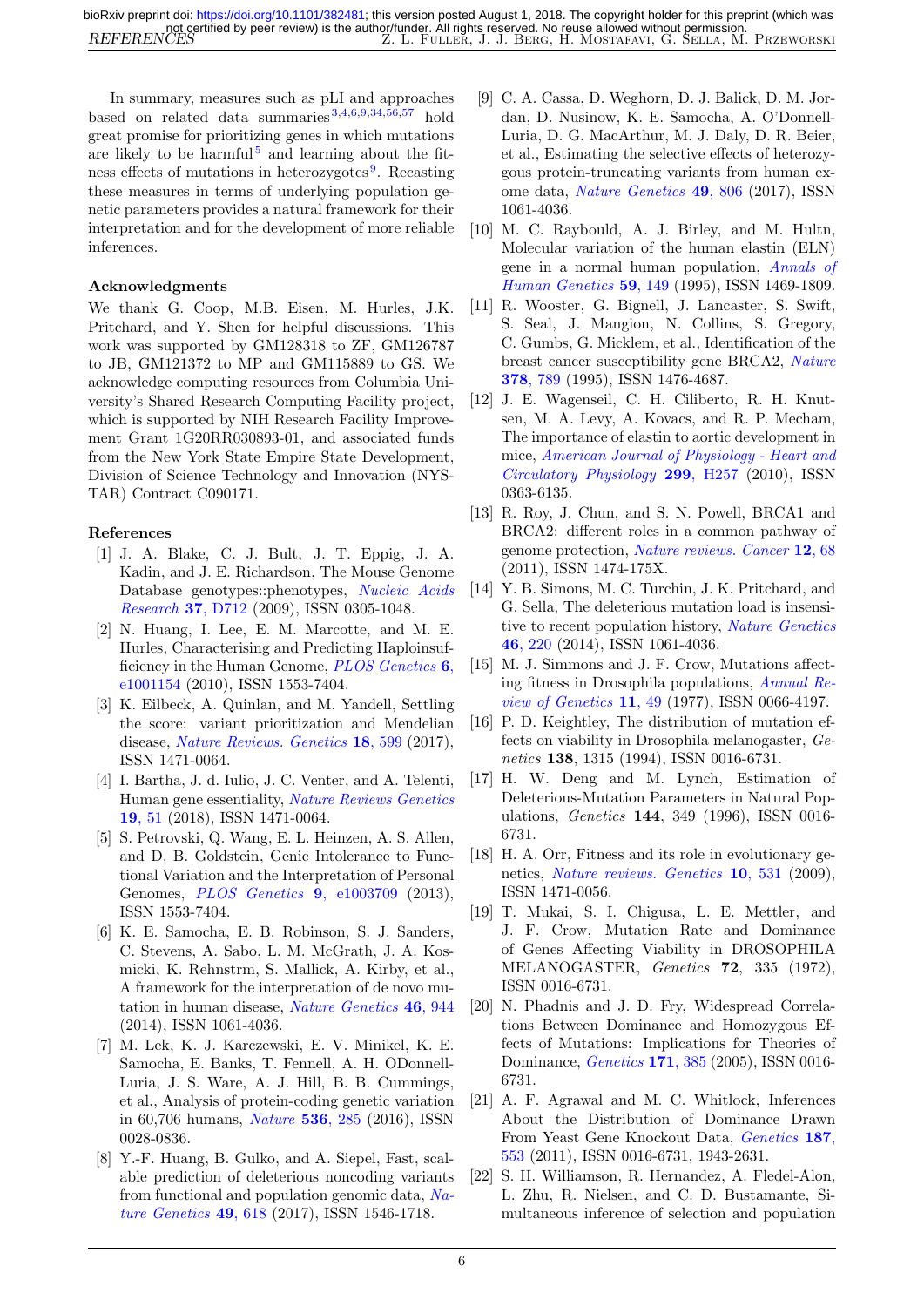growth from patterns of variation in the human genome, [Proceedings of the National Academy of](http://dx.doi.org/10.1073/pnas.0502300102) [Sciences of the United States of America](http://dx.doi.org/10.1073/pnas.0502300102) [102](http://dx.doi.org/10.1073/pnas.0502300102), [7882](http://dx.doi.org/10.1073/pnas.0502300102) (2005), ISSN 0027-8424.

- [23] A. Eyre-Walker, M. Woolfit, and T. Phelps, The Distribution of Fitness Effects of New Deleterious Amino Acid Mutations in Humans, [Genetics](http://dx.doi.org/10.1534/genetics.106.057570) [173](http://dx.doi.org/10.1534/genetics.106.057570), [891](http://dx.doi.org/10.1534/genetics.106.057570) (2006), ISSN 0016-6731.
- [24] A. R. Boyko, S. H. Williamson, A. R. Indap, J. D. Degenhardt, R. D. Hernandez, K. E. Lohmueller, M. D. Adams, S. Schmidt, J. J. Sninsky, S. R. Sunyaev, et al., Assessing the Evolutionary Impact of Amino Acid Mutations in the Human Genome, [PLOS Genetics](http://dx.doi.org/10.1371/journal.pgen.1000083) 4[, e1000083](http://dx.doi.org/10.1371/journal.pgen.1000083) (2008), ISSN 1553- 7404.
- [25] F. Racimo and J. G. Schraiber, Approximation to the Distribution of Fitness Effects across Functional Categories in Human Segregating Polymorphisms, *[PLOS Genetics](http://dx.doi.org/10.1371/journal.pgen.1004697)* **10**[, e1004697](http://dx.doi.org/10.1371/journal.pgen.1004697) (2014), ISSN 1553-7404.
- <span id="page-6-0"></span>[26] B. Y. Kim, C. D. Huber, and K. E. Lohmueller, Inference of the Distribution of Selection Coefficients for New Nonsynonymous Mutations Using Large Samples, [Genetics](http://dx.doi.org/10.1534/genetics.116.197145) 206[, 345](http://dx.doi.org/10.1534/genetics.116.197145) (2017), ISSN 1943-2631.
- <span id="page-6-1"></span>[27] F. B. Piel, A. P. Patil, R. E. Howes, O. A. Nyangiri, P. W. Gething, T. N. Williams, D. J. Weatherall, and S. I. Hay, Global distribution of the sickle cell gene and geographical confirmation of the malaria hypothesis, [Nature Communica](http://dx.doi.org/10.1038/ncomms1104)[tions](http://dx.doi.org/10.1038/ncomms1104) 1[, 104](http://dx.doi.org/10.1038/ncomms1104) (2010), ISSN 2041-1723.
- <span id="page-6-2"></span>[28] J. B. S. Haldane, A Mathematical Theory of Natural and Artificial Selection, Part V: Selection and Mutation, [Mathematical Proceedings of the Cam](http://dx.doi.org/10.1017/S0305004100015644)[bridge Philosophical Society](http://dx.doi.org/10.1017/S0305004100015644) 23[, 838](http://dx.doi.org/10.1017/S0305004100015644) (1927), ISSN 1469-8064, 0305-0041.
- <span id="page-6-6"></span>[29] J. B. S. Haldane, The Effect of Variation of Fitness, [The American Naturalist](http://dx.doi.org/10.1086/280722) 71[, 337](http://dx.doi.org/10.1086/280722) (1937), ISSN 0003-0147.
- <span id="page-6-3"></span>[30] S. Wright, The Distribution of Gene Frequencies in Populations, Proceedings of the National Academy of Sciences of the United States of America 23, 307 (1937), ISSN 0027-8424.
- <span id="page-6-4"></span>[31] J. H. Gillespie, Population Genetics: A Concise Guide (JHU Press, 2004), ISBN 978-0-8018-8008- 7.
- <span id="page-6-5"></span>[32] A. G. Clark, Mutation-selection balance with multiple alleles, Genetica 102-103, 41 (1998), ISSN 0016-6707.
- <span id="page-6-7"></span>[33] B. Charlesworth and D. Charlesworth, *Elements* of Evolutionary Genetics (W. H. Freeman, Greenwood Village, Colo, 2010), 1st ed., ISBN 978-0- 9815194-2-5.
- <span id="page-6-8"></span>[34] I. Bartha, A. Rausell, P. J. McLaren, P. Mohammadi, M. Tardaguila, N. Chaturvedi, J. Fellay, and A. Telenti, The Characteristics of Heterozygous Protein Truncating Variants in the Human Genome, *[PLOS Computational Biology](http://dx.doi.org/10.1371/journal.pcbi.1004647)* [11](http://dx.doi.org/10.1371/journal.pcbi.1004647), [e1004647](http://dx.doi.org/10.1371/journal.pcbi.1004647) (2015), ISSN 1553-7358.
- [35] J. Steinberg, F. Honti, S. Meader, and C. Webber,

Haploinsufficiency predictions without study bias, [Nucleic Acids Research](http://dx.doi.org/10.1093/nar/gkv474) 43[, e101](http://dx.doi.org/10.1093/nar/gkv474) (2015), ISSN 0305-1048.

- <span id="page-6-9"></span>[36] J. Fadista, N. Oskolkov, O. Hansson, L. Groop, and J. Hancock, LoFtool: a gene intolerance score based on loss-of-function variants in 60 706 individuals, *[Bioinformatics](http://dx.doi.org/10.1093/bioinformatics/btv602)* 33[, 471](http://dx.doi.org/10.1093/bioinformatics/btv602) (2017), ISSN 1367-4803.
- <span id="page-6-10"></span>[37] R. Blekhman, O. Man, L. Herrmann, A. R. Boyko, A. Indap, C. Kosiol, C. D. Bustamante, K. M. Teshima, and M. Przeworski, Natural selection on genes that underlie human disease susceptibility, [Current biology: CB](http://dx.doi.org/10.1016/j.cub.2008.04.074) 18[, 883](http://dx.doi.org/10.1016/j.cub.2008.04.074) (2008), ISSN 0960- 9822.
- <span id="page-6-11"></span>[38] S. H. Lelieveld, M. R. F. Reijnders, R. Pfundt, H. G. Yntema, E.-J. Kamsteeg, P. d. Vries, B. B. A. d. Vries, M. H. Willemsen, T. Kleefstra, K. Lhner, et al., Meta-analysis of 2,104 trios provides support for 10 new genes for intellectual disability, [Nature Neuroscience](http://dx.doi.org/10.1038/nn.4352) 19[, 1194](http://dx.doi.org/10.1038/nn.4352) (2016), ISSN 1546-1726.
- [39] D. M. Ruderfer, T. Hamamsy, M. Lek, K. J. Karczewski, D. Kavanagh, K. E. Samocha, E. A. Consortium, M. J. Daly, D. G. MacArthur, M. Fromer, et al., Patterns of genic intolerance of rare copy number variation in 59,898 human exomes, [Na](http://dx.doi.org/10.1038/ng.3638)[ture Genetics](http://dx.doi.org/10.1038/ng.3638) 48[, 1107](http://dx.doi.org/10.1038/ng.3638) (2016), ISSN 1546-1718.
- <span id="page-6-12"></span>[40] J. A. Kosmicki, K. E. Samocha, D. P. Howrigan, S. J. Sanders, K. Slowikowski, M. Lek, K. J. Karczewski, D. J. Cutler, B. Devlin, K. Roeder, et al., Refining the role of de novo protein-truncating variants in neurodevelopmental disorders by using population reference samples, [Nature Genetics](http://dx.doi.org/10.1038/ng.3789) [4](http://dx.doi.org/10.1038/ng.3789)9[, 504](http://dx.doi.org/10.1038/ng.3789) (2017), ISSN 1546-1718.
- [41] C. M. Skraban, C. F. Wells, P. Markose, M. T. Cho, A. I. Nesbitt, P. Y. B. Au, A. Begtrup, J. A. Bernat, L. M. Bird, K. Cao, et al., WDR26 Haploinsufficiency Causes a Recognizable Syndrome of Intellectual Disability, Seizures, Abnormal Gait, and Distinctive Facial Features, [The American](http://dx.doi.org/10.1016/j.ajhg.2017.06.002) [Journal of Human Genetics](http://dx.doi.org/10.1016/j.ajhg.2017.06.002) 101[, 139](http://dx.doi.org/10.1016/j.ajhg.2017.06.002) (2017), ISSN 0002-9297.
- [42] P. Stankiewicz, T. N. Khan, P. Szafranski, L. Slattery, H. Streff, F. Vetrini, J. A. Bernstein, C. W. Brown, J. A. Rosenfeld, S. Rednam, et al., Haploinsufficiency of the Chromatin Remodeler BPTF Causes Syndromic Developmental and Speech Delay, Postnatal Microcephaly, and Dysmorphic Features, [The American Journal of Human Genetics](http://dx.doi.org/10.1016/j.ajhg.2017.08.014) [1](http://dx.doi.org/10.1016/j.ajhg.2017.08.014)01[, 503](http://dx.doi.org/10.1016/j.ajhg.2017.08.014) (2017), ISSN 0002-9297.
- [43] H. T. Nguyen, J. Bryois, A. Kim, A. Dobbyn, L. M. Huckins, A. B. Munoz-Manchado, D. M. Ruderfer, G. Genovese, M. Fromer, X. Xu, et al., Integrated Bayesian analysis of rare exonic variants to identify risk genes for schizophrenia and neurodevelopmental disorders, [Genome Medicine](http://dx.doi.org/10.1186/s13073-017-0497-y) [9](http://dx.doi.org/10.1186/s13073-017-0497-y)[, 114](http://dx.doi.org/10.1186/s13073-017-0497-y) (2017), ISSN 1756-994X.
- [44] M. Zarrei, D. L. Fehlings, K. Mawjee, L. Switzer, B. Thiruvahindrapuram, S. Walker, D. Merico, G. Casallo, M. Uddin, J. R. MacDonald, et al., De